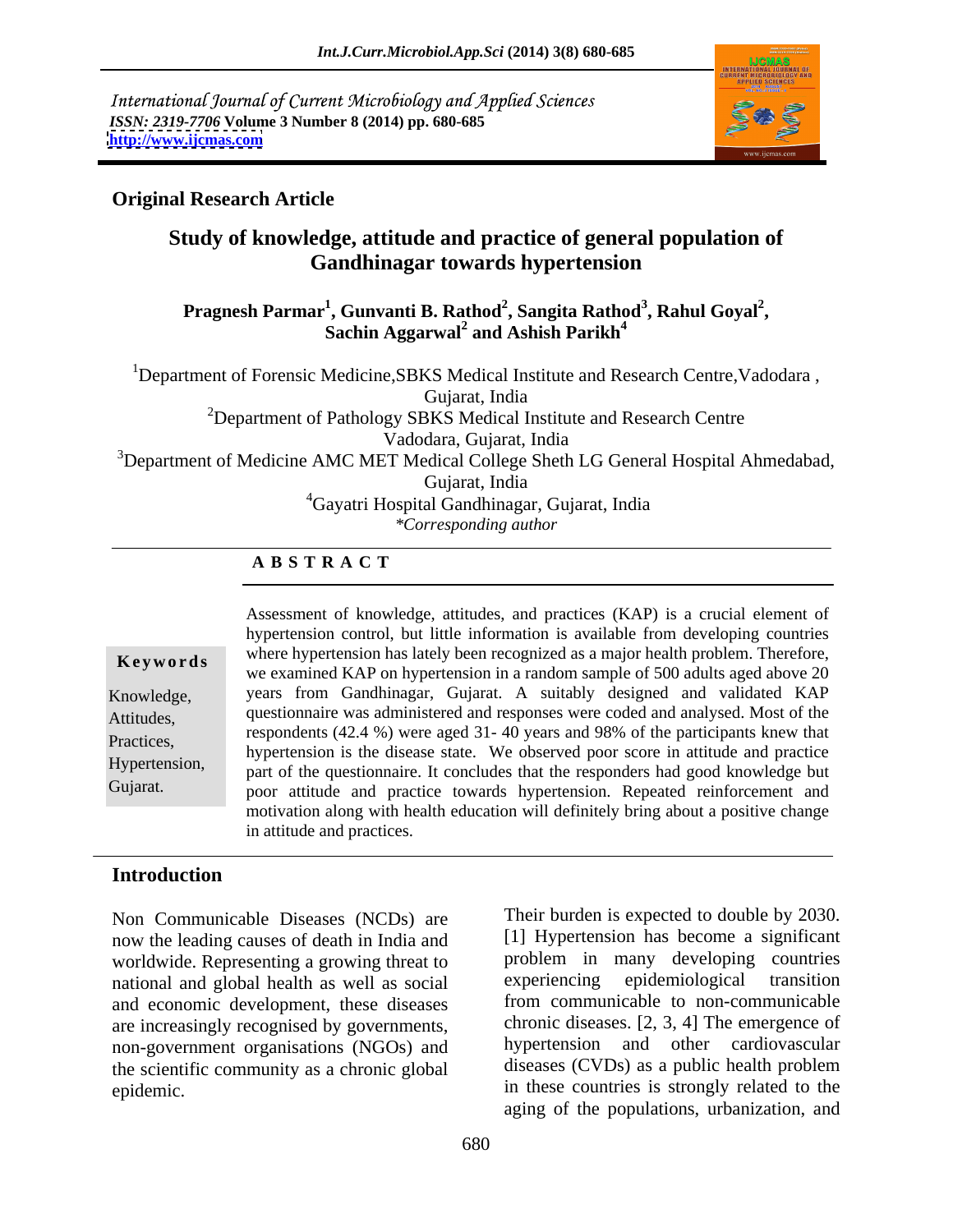socioeconomic changes favoring sedentary incorrect or unsure answer was carry no habits, obesity, alcohol consumption, and point. The interviewer did not in any way try salt intake, among others. [5, 6] In this to improve the knowledge of respondents. context, hypertension presents a major area Gujarati or English version of questionnaire of intervention because it is a frequent was provided as per requirement of condition and is amenable to control through individual. both non pharmacological lifestyle factors and pharmacological treatment. Life style **Results and Discussion** measures for lowering BP include reduced alcohol intake, reduced sodium chloride intake, increased physical activity, and control of overweight. [7, 8, 9, 10, 11] Several models have been proposed to  $\mu$  to graduate level as per Table  $-1$ . The account for health behaviors and sustained major source of knowledge for the general behavioral changes. [12, 13, 14, 15, 16, 17, 18] A proper assessment and understanding of KAP factors is particularly helpful in the  $\frac{1}{28}$  physician (28 %). However 10 % received area of chronic conditions such as information from friends and relatives. hypertension, for which prevention and control necessitate a lifelong adoption of healthy lifestyles. In this study, we examine KAP for hypertension and associated risk factors in adults to help improve primary and secondary CVD prevention and control

A suitably designed and validated KAP questionnaire was administered to General Hypertension remains a major health population of Gandhinagar, Gujarat. [19] problem, causing high mortality and Study population sample was selected by morbidity all over the world. It is considered lottery method. The questionnaire was pretested and verified for errors. [20] The accidents and coronary artery disease. In the questionnaire covered three areas: year 2001, high blood pressure accounted knowledge, attitude and practice towards for 54% of stroke, 47% of ischemic heart hypertension. There were a total of 19 questions, with 8 questions related to 25% of other cardiovascular disease knowledge about hypertension, 5 questions to assess the attitude of the patient towards the disease, and 6 questions regarding practices. This questionnaire was filled in at decreased quality of life and mortality a face-to-face interview with the associated with stroke and cardiovascular investigator. In scoring method, 19 was the disease. In 2001, 7.6 million deaths and 92 maximum possible score in which each

individual.

### **Results and Discussion**

complications of the same. responders had their blood pressure checked. **Materials and Methods** answer 50 % of practice questions correctly Most of the respondents (42.4 %) were aged 31- 40 years, followed by those aged 20-30 years. Most of them (55.8 %) were educated population was television (32 %) and newspaper (30 %) followed by family physician (28 %). However 10 % received Majority were aware about the causes, symptoms and complications of the disease as per Table  $-2$ . We observed poor score in attitude part of the questionnaire and only 45.2 % had positive attitude towards exercise as per Table  $-3$ . Only 20.6 % of Only 17 % of responders were able to as per Table  $-4$ .

correct answer was carry one point and to systolic blood pressure greater than 115a major risk factor to both cerebro-vascular disease, 75% of hypertensive disease, and 25% of other cardiovascular disease worldwide. The negative impact of hypertension on health status is clear, especially taking into account the disability, million disability life years were attributable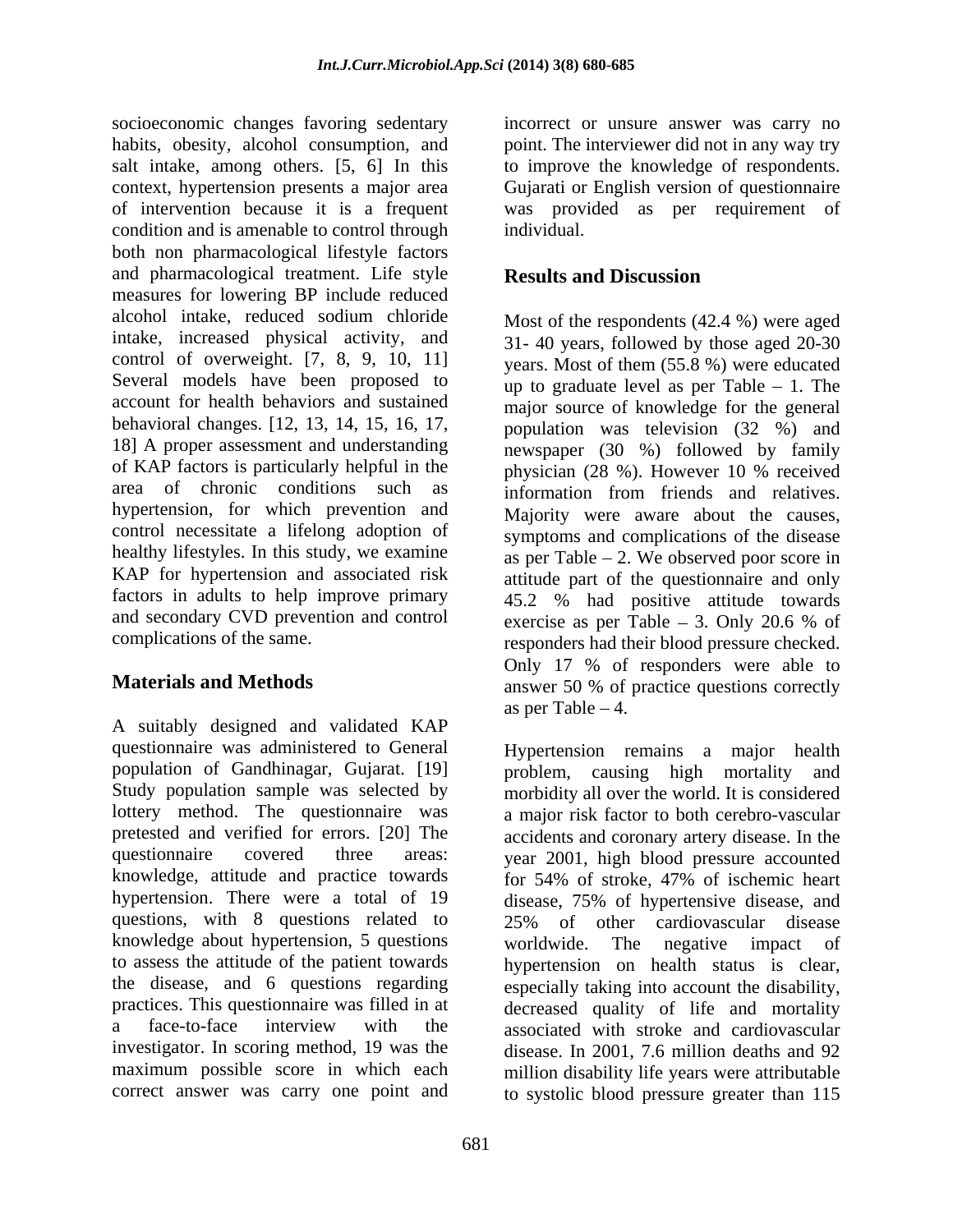mm/Hg. [21] The WHO estimated that the hypertension. Most of the participants condition accounted for 4.5% of the global (81.2%) reported that smoking causes high disease burden and attributed the increase in BP. The benefit of physical exercise on BP hypertension to increasing contributing was also well recognized by 63.6% of the factors and co-existing cardiovascular risk factors such as obesity, poor diet, lack of physical activity and smoking. Given the large scale and modifiable nature of the problem, it certainly merits the attention of

Obtaining information about the level of attention for good practice and fill the gap of awareness is the first step in formulating a this 10 % to 100 % as studies report that preventive programme for the disease. There there is a positive correlation between is need to investigate KAP among general population to aid in future development of programmes and techniques for effective health education. KAP surveys are effective in providing baseline for evaluating intervention programmes. [24] This study aims to assess the baseline levels of knowledge, attitude and practices of general population of Gandhinagar towards improving blood pressure control. hypertension.

A high proportion of participants showed medication was good that 72% of

was also well recognized by 63.6% of the participants. All these findings were comparable with the study done by Aubert et al. [26] who reported >96% knew role of salt and obesity in hypertension.

the health care community. [22] In contrast to basic knowledge, specific The serious spread of disease can cripple the example, 40.2% of all participants knew that nation's fiscal and human resources; hypertension only rarely causes symptoms therefore, it is the time to act now and do as whereas 24% of the participants knew much as possible to cover almost all aspects normal blood pressure level. This lack of of the disease. Proper education and knowledge was associated with male gender, awareness programmes developed according younger age, lower level of education and to the need of the society can improve the unemployment. Again similar associations knowledge of general population and change were observed in the study by Kusuma YS their attitude. [23] et al. [27] The lack of proper knowledge of knowledge on hypertension was less. For each responder should be given individual this 10 % to 100 % as studies report that knowledge and good attitude. [28]

> Attitude of our population was very poor towards hypertension. Here, we observed that 45.2% of the participants agreed with that habit of exercise are associated with healthy life. Many studies have confirmed the beneficial role of physical activity in

good basic knowledge on hypertension. For participants having positive attitude which example majority of participants (98%) was comparable with the study by Dugee recognised high blood pressure to be a threat Otgontuya et al. [25] Many studies showed to health which is comparable to the Dugee that participants perceived medication and Otgontuya et al. [25] 82.4% of the participants knew that salt and 80.4% knew moderately effective at preventing high that obesity were associated with The attitude of our population for regular medication was good that 72% of exercise as the only interventions blood pressure.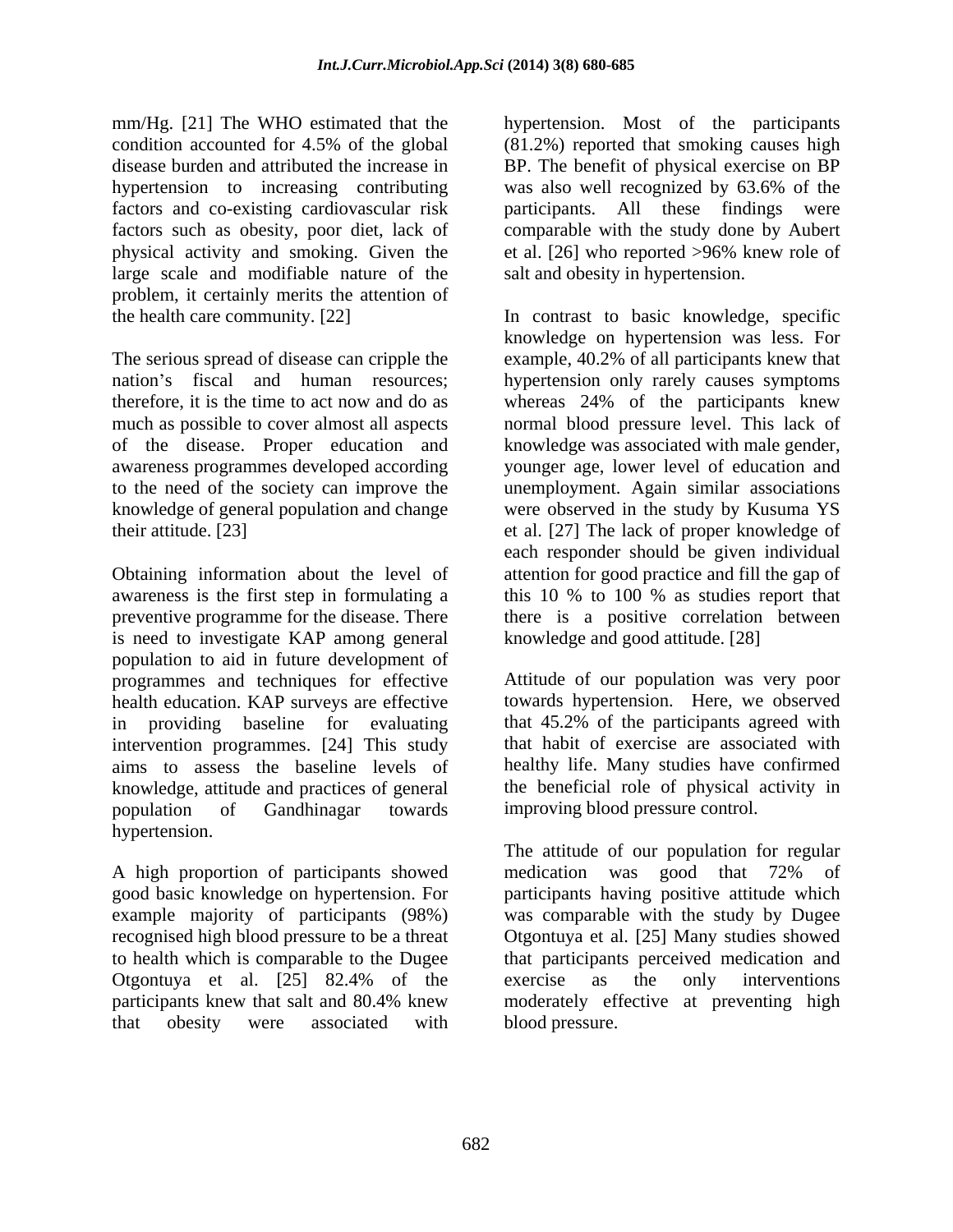| <b>Variables</b>          |                  | No of general population   % |                    |
|---------------------------|------------------|------------------------------|--------------------|
| Gender                    | Male             | 289                          | 57.80              |
|                           | Female           | 011                          | 42.20              |
|                           | Fotal            | 570                          | 100                |
| <b>Marital status</b>     | Married          | ДX                           | $\sim$             |
|                           | Unmarried        |                              |                    |
|                           | Total            | 500                          | 100                |
| <b>Educational status</b> | lliterate        | 140                          | 28.00              |
|                           | Primary school   |                              | 9.0                |
|                           | Secondary school | 279                          | 55.80              |
|                           | Graduate         |                              | 7.20<br>$\sim$     |
|                           | Total            | 500                          | 100                |
| Age (years)               |                  | $---$                        | $---$              |
|                           | 21-30            | 168                          | <b>JJ.U</b>        |
|                           | $31-40$          | 212<br>212                   | $\sqrt{2}$<br>42.4 |
|                           | 41 or above      | 120                          |                    |
| <b>Smoking</b>            | Non smokers      | 328                          | 65.6               |
| (Cigarettes/day)          | Smokers          | 172                          |                    |

# **Table.1** Demographic details of the study population

#### **Table.2** Response to knowledge questions

| SrN0 | Questions                                           | No of persons<br>correctly answering |  |
|------|-----------------------------------------------------|--------------------------------------|--|
|      | Do you know hypertension is a disease?              | 490                                  |  |
|      | What are the complications of hypertension?         |                                      |  |
|      | What is the normal level of blood pressure?         | 120                                  |  |
|      | Is the diet rich in salt causes hypertension?       | 412                                  |  |
|      | Is the smoking major cause of hypertension?         | 406                                  |  |
|      | What are the symptoms of hypertension?              |                                      |  |
|      | Is obesity associated with hypertension?            |                                      |  |
|      | Is exercise having beneficial role in hypertension? |                                      |  |

### **Table.3** Response to attitude questions

| Questions                                                                   | No of persons       |  |
|-----------------------------------------------------------------------------|---------------------|--|
|                                                                             | correctly answering |  |
| Should we reduce salt intake to prevent hypertension?                       |                     |  |
| Do you think regular checking of your blood pressure<br>level is important? | 181                 |  |
| Should we keep in touch with physician regularly?                           | 142 L               |  |
| Do you think regular medication is important in<br>าvnert                   | 360                 |  |
| Should we exercise regularly for healthy life?                              | ີດລ∠                |  |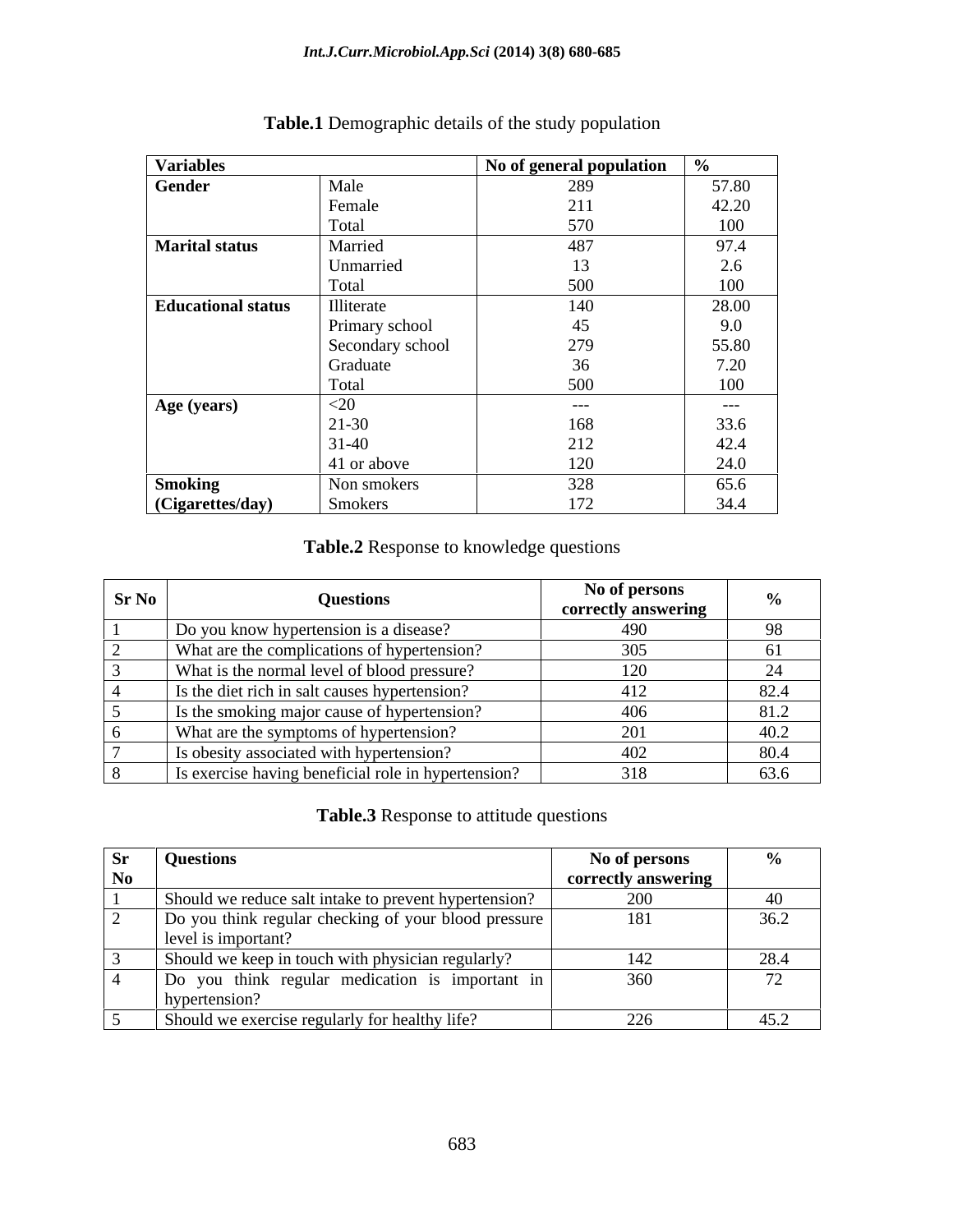| Questions                                          | No of persons       |  |
|----------------------------------------------------|---------------------|--|
|                                                    | correctly answering |  |
| When was your blood pressure checked last?         |                     |  |
| When was your last visit with your physician?      |                     |  |
| When was your last urine examination done?         |                     |  |
| When did you have your last lipids checked?        |                     |  |
| When was your blood sugar level checked last?   84 |                     |  |
| When did you have gone for exercise last?          |                     |  |

#### **Table.4** Response to practice questions

Poor attitude of our population for less salt 2. Dodu SRA. Emergence of cardiovascular<br>intake, regular visit to physician and diseases in developing countries. intake, regular visit to physician and diseases in developing<br>regular measuring of blood pressure may Cardiology, 1988; 75: 56–64. regular measuring of blood pressure may be due to lack of awareness regarding this  $\frac{3}{2}$ . Nissinen A, Bothig S, Granroth H, Lopez<br>AD. Hypertension in developing

Regarding response to practice questions  $\begin{array}{ccc}\n & 141-154. \\
4. \text{World} & Health \n\end{array}$  Organization. showed that very few of the general population had positive practice overall. Only 20.6% participants checked their 90–150. own blood pressure in last one year. Poor 5. Omran AR. The epidemiological practice regarding regular blood and urine transition: A theory of the epidemiology<br>examination as well as of exercise may be of population change. Milbank Mem examination as well as of exercise may be due to lack of importance and awareness<br>for need of it. Demographic transition 6. for need of it. Demographic transition<br>of the symbology of the probability and the probability of the probability of the probability of the probability of the probability of the probability of the probability of the probab combined with urbanisation and  $\frac{1097 \cdot 2 \cdot 15}{1097 \cdot 2 \cdot 15}$  or industrialisation has resulted in drastic and 1987; 3: 1S–8S.<br>The cutter JA. Co. changes in lifestyles globally, [29] which require great efforts by health teams to management of mild-moderate enhance education and improve the attitude and practice towards hypertension in our society. We found reasonable gap  $15:1193-1204$ . between knowledge, attitudes and 8. Puddey IB, Parker M, Beilin LJ, practices, so to overcome that it is very important to formulate and implement<br>
interaction blood pressure and serum lipids in overweight certain strategies by which positive attitudes can be converted into beneficial men. Hypertension. 1992; 20: 533–541.<br>9. Law MR, Frost CD, Wald NJ. By how

1. World Health Organization: *Global* 10. Arroll B, Beaglehole R. Does physical *Status Report on Non-communicable* Organization; 2011. 1992; 45: 439-447.

- 2. Dodu SRA. Emergence of cardiovascular diseases in developing countries. Cardiology, 1988; 75: 56–64.
- important issues. countries. World Health Stat Q. 1988; 41: 3. Nissinen A, Bothig S, Granroth H, Lopez AD. Hypertension in developing 141–154.
	- 4. World Health Organization. Cardiovascular diseases in developing countries. World Health Stat Q. 1993; 46:  $90 - 150.$
	- 5. Omran AR. The epidemiological transition: A theory of the epidemiology of population change. Milbank Mem Fund O. 1971; 4: 509 - 538.
	- 6. Akinkugbe OO. World epidemiology of hypertension in blacks. J Clin Hypertens.<br>1987; 3: 1S– 8S.
	- Cutler JA. Combinations of lifestyle modification and drug treatment in management of mild-moderate hypertension: A review of randomised clinical trials. Clin Exp Hypertens. 1993; 15: 1193–1204.
	- Vandongen R, Masarei JR. Effects of alcohol and caloric restriction on blood pressure and serum lipids in overweight men. Hypertension. 1992; 20: 533–541.
- practices.<br>
much does dietary salt reduction lower **References** trials of salt reduction. BMJ. 1991; 302: 9. Law MR, Frost CD, Wald NJ. By how blood pressure? III: analysis of data from 819 824.
	- *Diseases* 2010. Geneva: World Health review of clinical trials. J Clin Epidemiol. activity lower blood pressure? A critical review of clinical trials. J Clin Epidemiol.<br>1992; 45: 439–447.